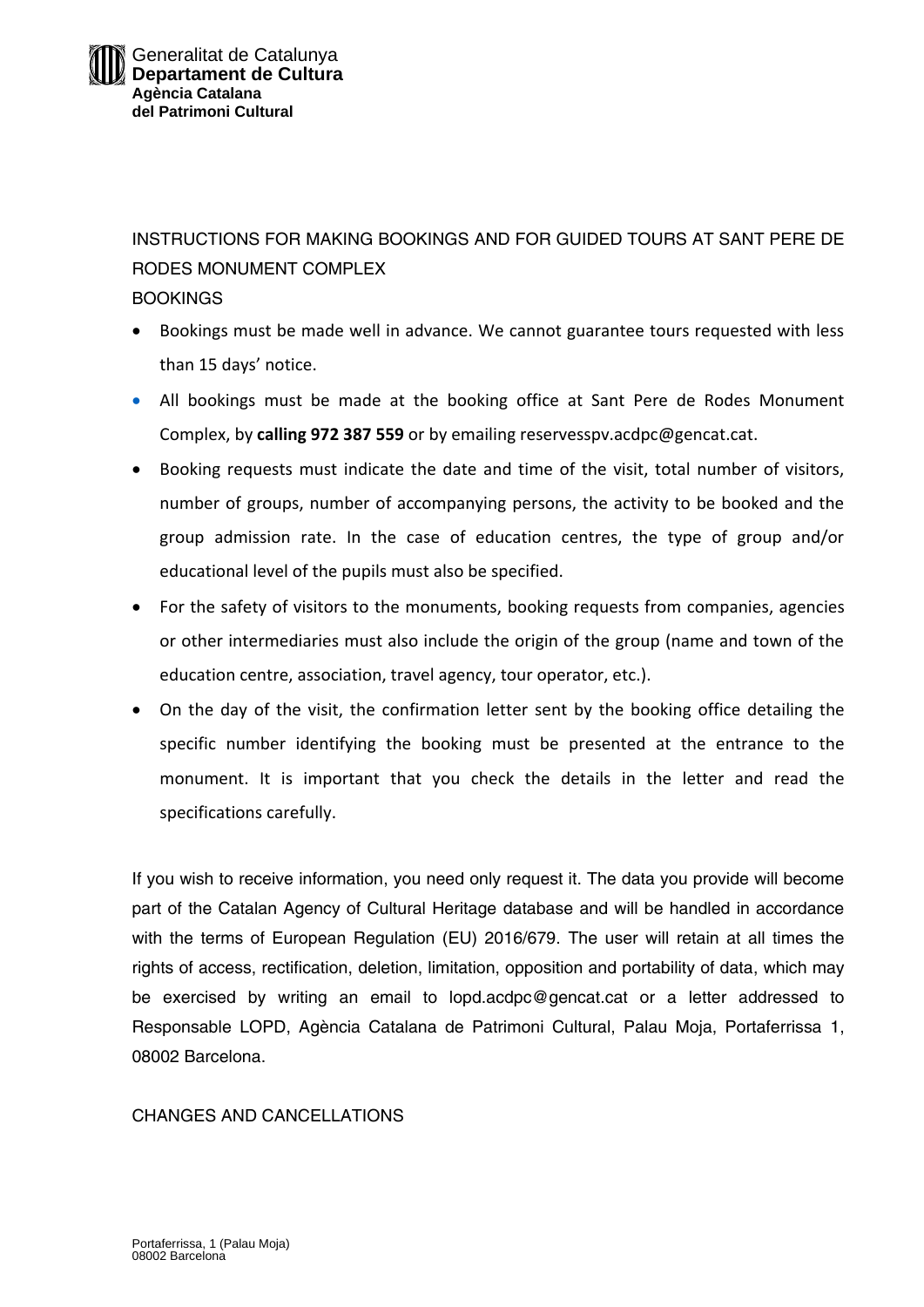Companies, education centres, agencies or other intermediaries must notify the monument in advance of any changes to the number of visitors, accompanying persons and schedules. The monument does not guarantee that the activity can be rearranged.

The activities have set starting and finishing times. If a group arrives late, the guide will wait for a maximum of 30 minutes and the tour will be adapted to the time remaining. If the delay is more than 30 minutes, the tour will be cancelled.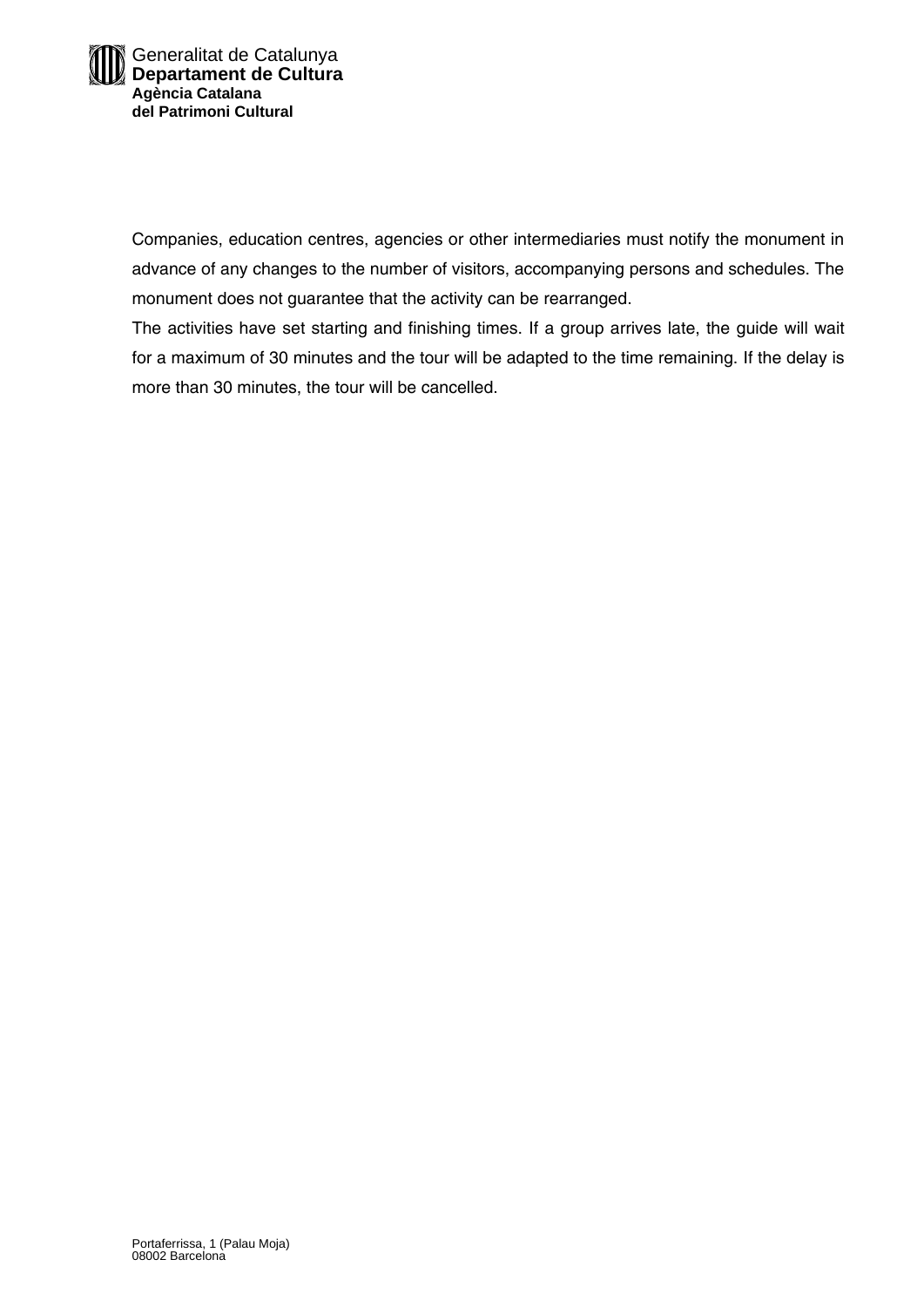## CHARACTERISTICS OF THE GROUPS

- Each activity has a maximum capacity and the numbers indicated when making the booking cannot be exceeded.
- Each group must always have at least one accompanying person assigned to or responsible for it.
- If any member of the group has special educational needs and/or reduced mobility, this must be mentioned when making the booking.
- Groups visiting the monument may not engage in any activity other than those booked without prior authorisation.
- The audioguide service is intended for individual visitors and is included in the general individual price of admission to the monument. Groups wishing to use the audioguide will have to pay the general individual price of admission. The availability of audioguides is not guaranteed, as it is a service designed mainly for individual visitors.

### SPECIFICATIONS OF THE MONUMENT

- The monument has a limited capacity and no more than two groups can take the guided tour simultaneously.
- Sant Pere de Rodes Monument Complex is not adapted for people with reduced mobility.

# WHILE ACTIVITIES ARE IN PROGRESS

- We ask for maximum punctuality to guarantee the satisfactory provision of the service.
- Teachers and/or accompanying persons will be responsible for the behaviour of the group.
- Under no circumstances may the group be left alone with the monument's educational service staff.
- Visitors are asked to show respect and pay attention during tours.
- Running, jumping or climbing onto the walls of monuments are not permitted.
- Eating and drinking in monuments are not permitted. The booking service will provide information on request about the location of nearby areas set up for the purpose.